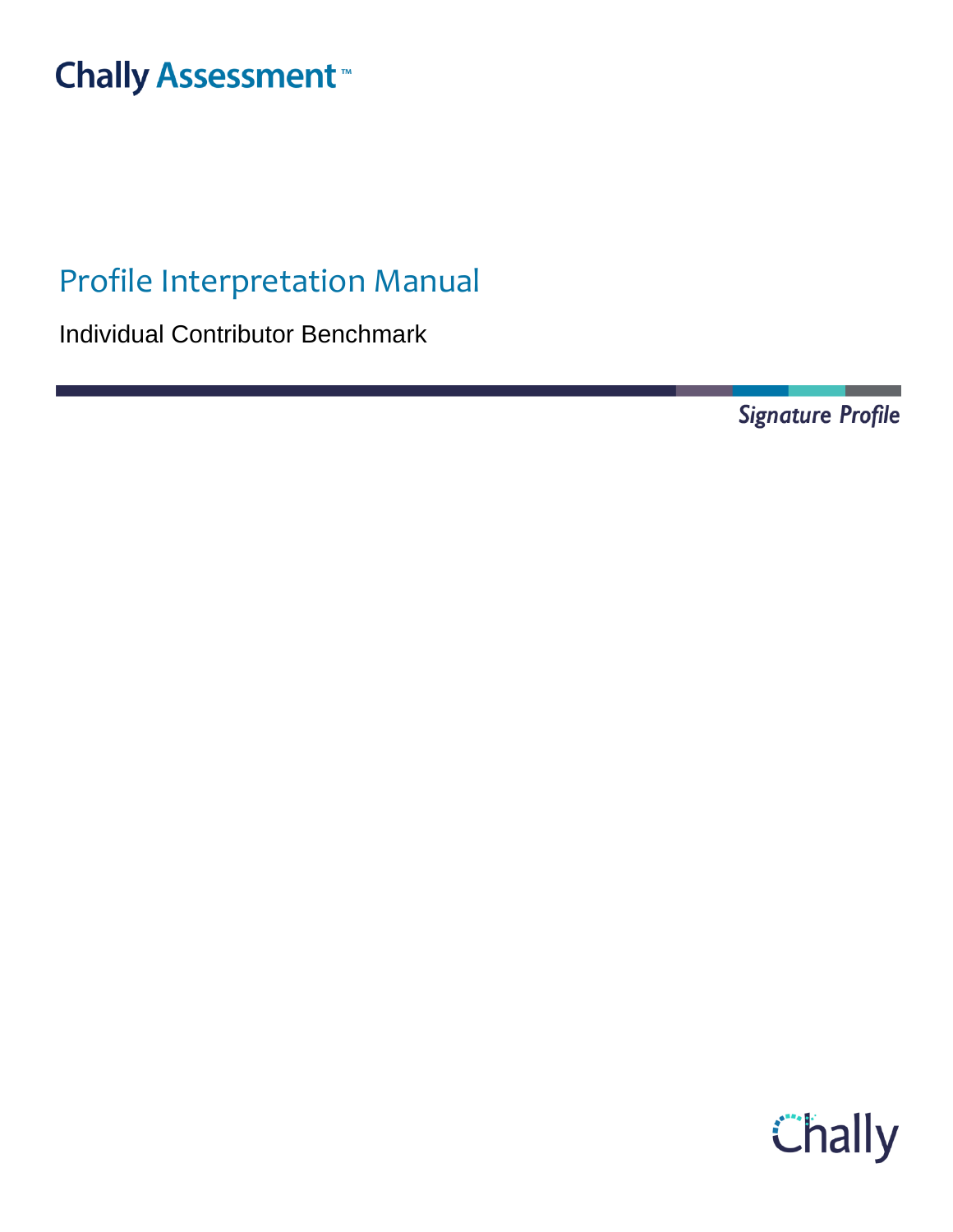## Benchmark Profile Description

The Individual Contributor role is a professional staff member who serves as a team leader but does not manage others. They prefer to stay within their discipline to increase the depth of their expertise in managing processes or projects rather than people. Key responsibilities include consistently producing anticipated results, taking initiative, developing competence, prioritizing tasks, and solving problems.

## Predictive Competencies

- Focuses on Measurable Outputs
- Champions Initiatives and Leads Change
- Demonstrates Learning Orientation
- Prioritizes Tasks
- Analyzes and Resolves Customer Problems
- Motivated by Attention to Detail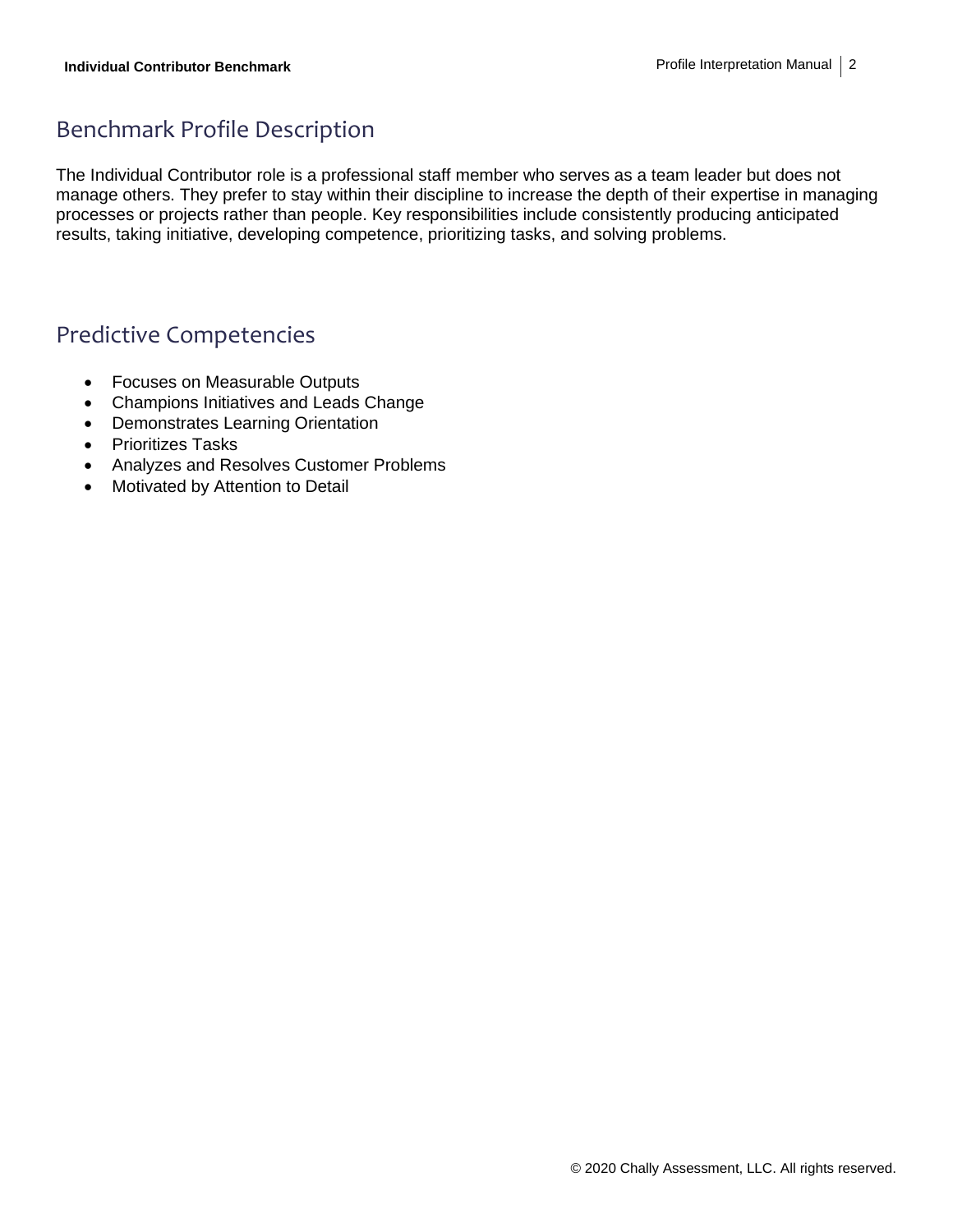## Predictive Competencies

#### Focuses on Measurable Outputs

Uses available time to produce tangible results; judges effectiveness by the quantity of what has been accomplished in a given time frame; derives personal satisfaction from accomplishing measurable outputs

|   | <b>LOW SCORES</b>                                                                                                                                                                     | <b>HIGH SCORES</b>                                                                                                                                          |
|---|---------------------------------------------------------------------------------------------------------------------------------------------------------------------------------------|-------------------------------------------------------------------------------------------------------------------------------------------------------------|
| × | Can too easily lose interest in results-oriented<br>activities in favor of more satisfying opportunities<br>offered in the arenas of personal relationships or<br>influence and power | Focuses on the quantitative measure of results<br>produced, whether engaged in a repetitious, singular<br>activity or frequently changing and diverse tasks |
| ш | May judge effectiveness in task achievement using<br>standards of quality, creativity, or efficiency rather<br>than measure accomplishment by the sheer quantity                      | Gains personal satisfaction from producing tangible<br>results<br>Judges effectiveness by how much is accomplished in<br>ш<br>a given time frame            |
| ш | or volume produced<br>Tends to be rather casual or informal about tracking<br>progress in results achievement and is comfortable<br>with variable output levels                       | Establishes concrete dimensions and steps that can<br>become quantifiable measures of their progress                                                        |

- A personal sense of accomplishment based more on the quality or novelty of the results than the sheer quantity produced
- **EXTED Stronger sources of satisfaction from influencing others or enjoying relationships than from accomplishing tasks**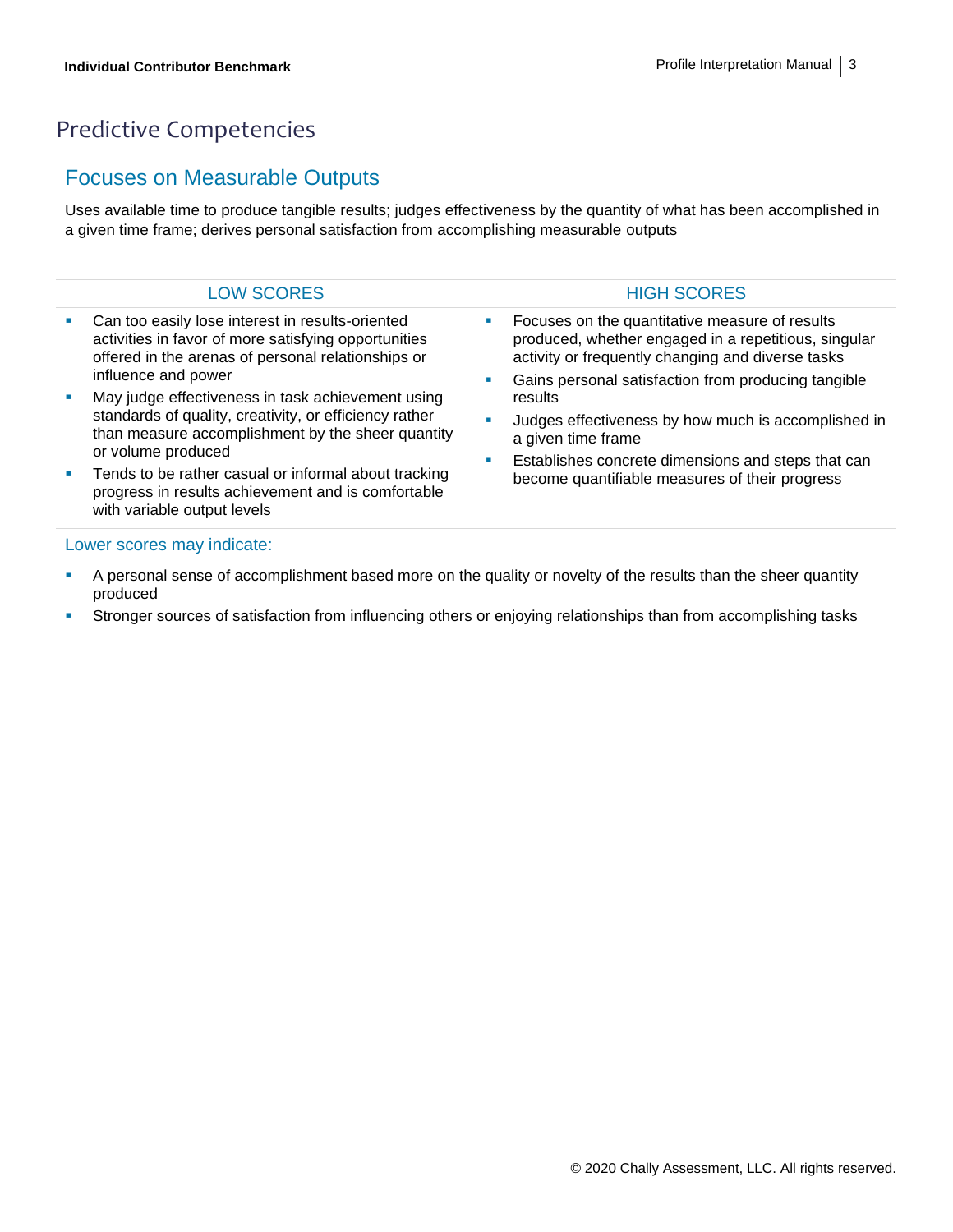## Champions Initiatives and Leads Change

Demonstrates a willingness to take action on problems or opportunities without prompting; possesses the intrinsic desire and willingness to push toward achieving a desired goal or end-state without suggestion from others; prepares alternatives so the outcome is not jeopardized by unexpected barriers; exhibits the desire to blaze new trails as a means to an end

| <b>LOW SCORES</b>                                                                                                                                                                                                                                                                                                                                                                                                                                                                                                                                      | <b>HIGH SCORES</b>                                                                                                                                                                                                                                                                                                                                                                                                                                                                                                                                                                                                                                                                                                                                                                                                                                                                                                 |
|--------------------------------------------------------------------------------------------------------------------------------------------------------------------------------------------------------------------------------------------------------------------------------------------------------------------------------------------------------------------------------------------------------------------------------------------------------------------------------------------------------------------------------------------------------|--------------------------------------------------------------------------------------------------------------------------------------------------------------------------------------------------------------------------------------------------------------------------------------------------------------------------------------------------------------------------------------------------------------------------------------------------------------------------------------------------------------------------------------------------------------------------------------------------------------------------------------------------------------------------------------------------------------------------------------------------------------------------------------------------------------------------------------------------------------------------------------------------------------------|
| Uncomfortable developing a solution to a problem or<br>I.<br>trying a different approach without positive directives<br>from a higher authority<br>Hesitates to push own ideas or drive new goals<br>U,<br>May be too willing to leave well enough alone and<br>×<br>conforms to established rules and principles<br>Uncomfortable pushing beyond easy or traditional<br>L,<br>responses to creative or original thinking<br>Tends to wait patiently for situations to settle over<br>Ì,<br>time or to correct themselves in a more natural<br>fashion | Champions new initiatives and identifies opportunities<br>or issues requiring change without prompting<br>When barriers to goal accomplishment are<br>encountered, is willing to introduce and implement a<br>solution throughout own sphere of influence<br>Willing to take the lead, even if others don't initially<br>understand or approve<br>Focuses effort and resources on initiatives or<br>solutions that will positively contribute to the desired<br>result; does not simply try to 'build a better<br>mousetrap'<br>Changes the present status in order to improve the<br>position of the group or organization in meeting its<br>objectives<br>Installs targeted, selective changes that provide real<br>added value to the organization<br>More than simply overcoming a negative or<br>preventing a loss, the solutions or changes initiated<br>leave the job (task, project) with something gained |
| Lower coerce may indicate.                                                                                                                                                                                                                                                                                                                                                                                                                                                                                                                             |                                                                                                                                                                                                                                                                                                                                                                                                                                                                                                                                                                                                                                                                                                                                                                                                                                                                                                                    |

- A cautious approach because of being more concerned about protecting against downside negatives than taking a chance on building an improvement that may not be useful
- **EXECT** Being more patient in allowing things time to settle or to correct themselves in a more natural fashion
- A willingness to develop a solution once the problem is articulated and they are asked to champion the design and implementation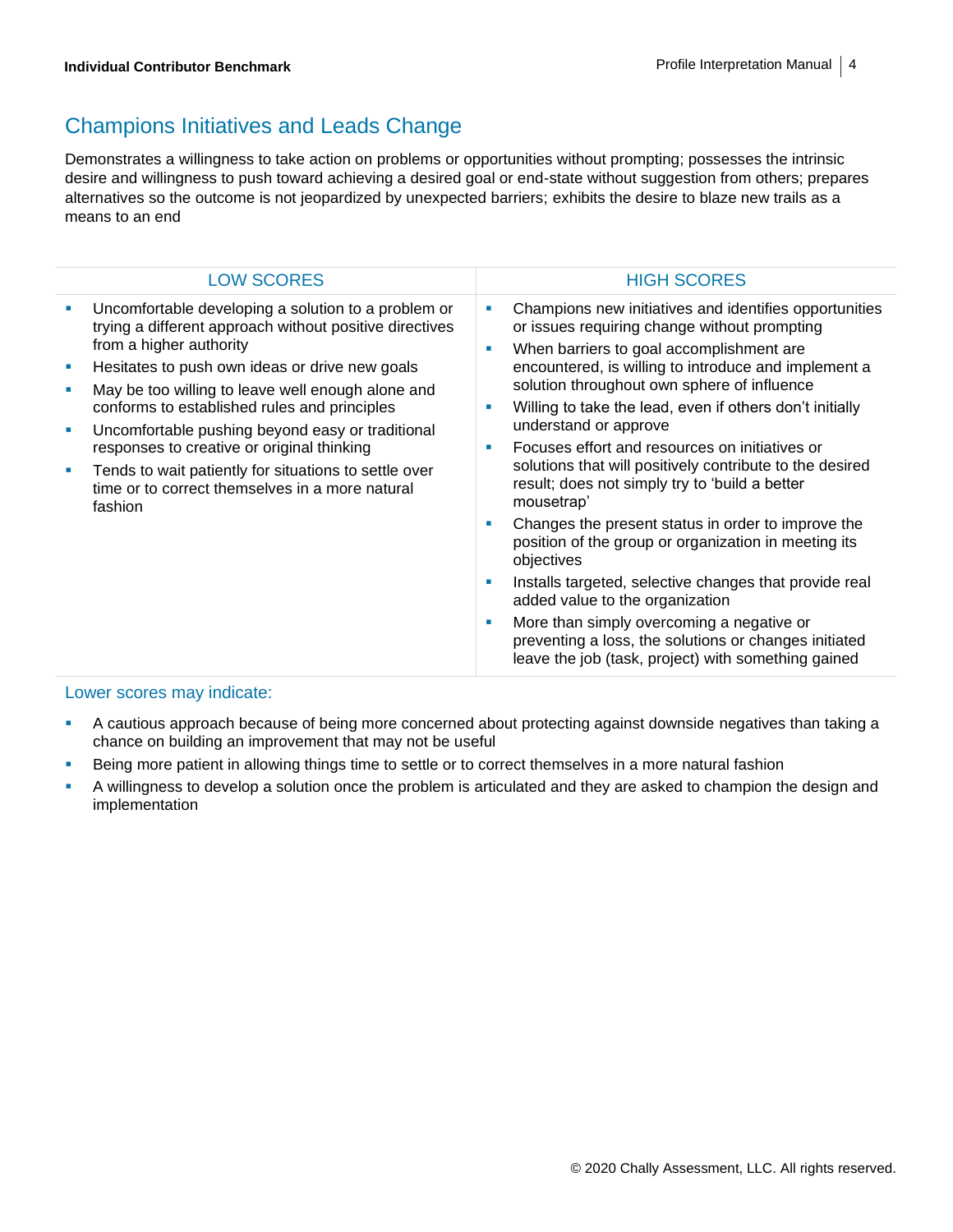### Demonstrates Learning Orientation

Seeks to stay abreast of new developments in core competencies and to learn enough about related fields to apply knowledge effectively in the business; enjoys learning and is intellectually curious; has a strong desire to continuously improve knowledge, skills, and abilities; sees learning and knowledge as the keys to building the skills and abilities essential to job and career success

|    | <b>LOW SCORES</b>                                                                                                                | <b>HIGH SCORES</b>                                                                                                                     |
|----|----------------------------------------------------------------------------------------------------------------------------------|----------------------------------------------------------------------------------------------------------------------------------------|
| ×  | Tends to rely on others' expertise in areas where<br>there isn't a strong understanding of core principles                       | Stays abreast of developments in the field in order to<br>effectively apply knowledge                                                  |
| ×  | Applies existing knowledge to objectives and<br>problems without taking the steps to expand and<br>update understanding          | Reviews professional online publications and up-to-<br>date information and developments in all fields related<br>to core competencies |
| ш  | Any interest in exploring new developments may be<br>cursory and driven by business demands rather than<br>by personal curiosity | Routinely collects and reviews key data and<br>information to track progress on all important<br>functions                             |
| u, | May spend insufficient time tracking all key business<br>information sources                                                     | Incorporates professional expertise into projects and<br>new initiatives                                                               |

- A desire to apply the acquired body of knowledge without a strong need to continually expand and update it
- **EXECT** A tendency to rely on others' expertise and to learn only what is necessary to determine what questions to ask
- **EXT** A reluctance to build in and regularly monitor the ongoing tracking systems for key areas of the business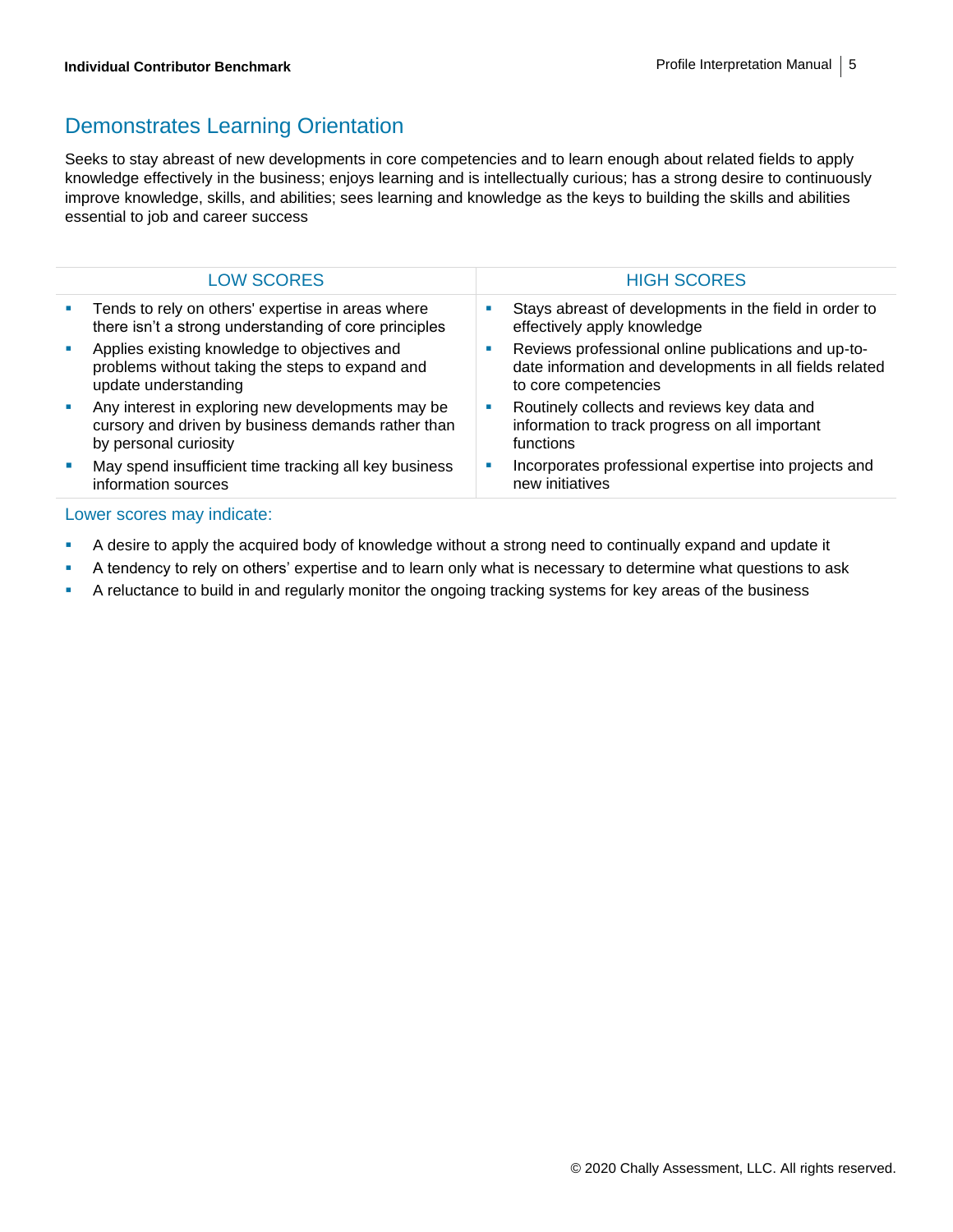#### Prioritizes Tasks

Prioritizes and utilizes time to maximize the greatest overall return on effort spent; probes for sufficient information to determine the significance and urgency of a specific task; analyzes workload demands in the light of key objectives, even if no formal guidelines are in place; uses logic versus emotion to determine priority levels; devotes the appropriate amount of time to any given task based upon its relative impact on the successful completion of key job objectives

| <b>LOW SCORES</b>                                                                                                                                                                                            | <b>HIGH SCORES</b>                                                                                                                                                                                                                                                                          |
|--------------------------------------------------------------------------------------------------------------------------------------------------------------------------------------------------------------|---------------------------------------------------------------------------------------------------------------------------------------------------------------------------------------------------------------------------------------------------------------------------------------------|
| Priorities may be set with superficial information or a<br>limited understanding of critical success factors                                                                                                 | Gathers necessary information to appropriately<br>ш<br>integrate new demands or requirements into their                                                                                                                                                                                     |
| Sets priorities by what they find enjoyable or<br>personally satisfying, and not by key job objectives<br>Gives priority to perceived emergencies in the<br>tradition of 'the squeaky wheel gets the grease' | priorities<br>Prioritizes and assesses situations or tasks with the<br><b>CONTRACTOR</b><br>intent of committing time to the most critical or key<br>objectives<br>Defers time urgent but less critical issues and will not<br>prioritize on the basis of attention grabbing<br>emergencies |

- **•** A tendency to be superficial or dated in their understanding of job priorities and processes
- **EXECT** A tendency to let the squeaky wheel determine the timing and effort devoted to job tasks
- **•** An inclination to focus on the tasks that are enjoyable or that provide a social outlet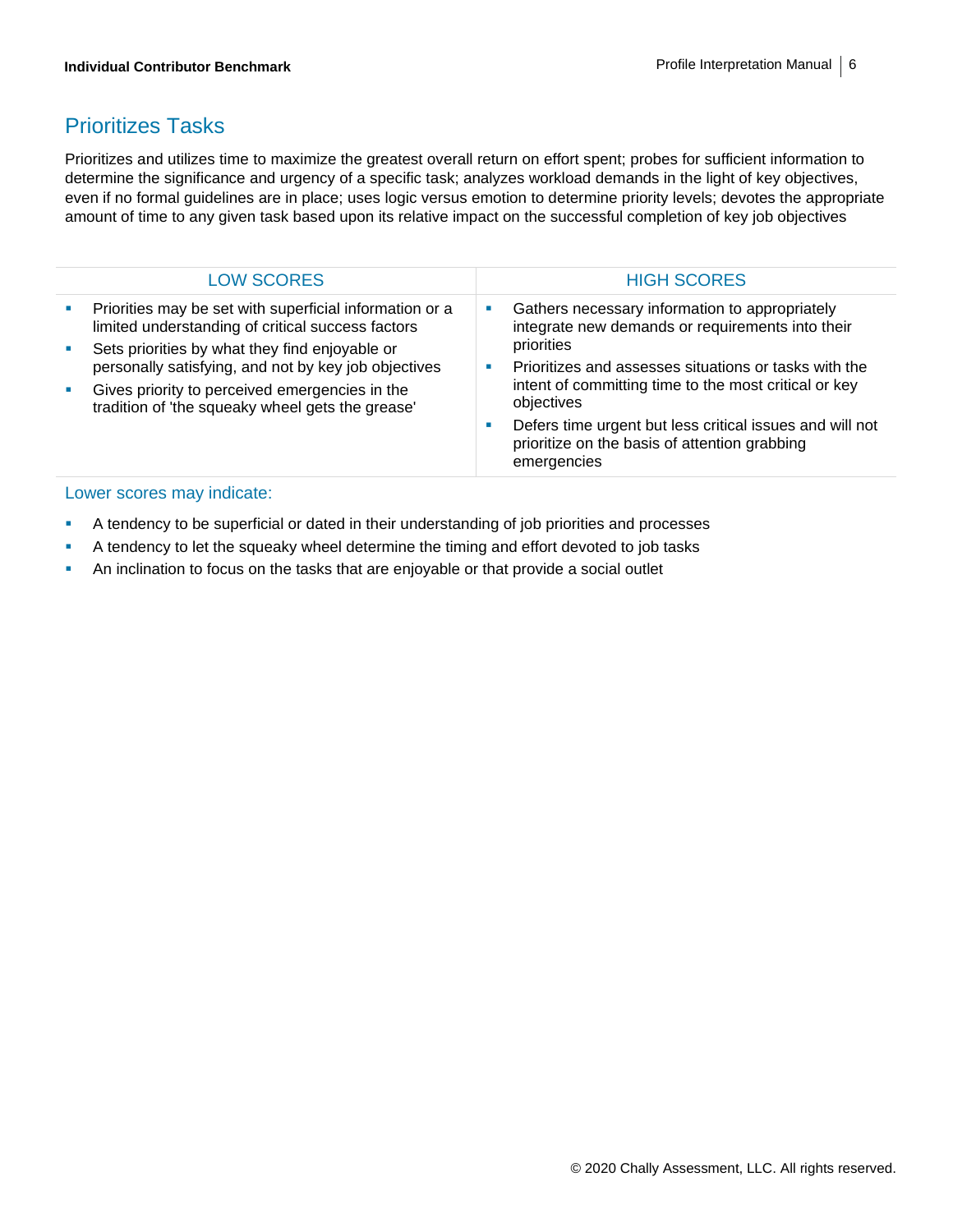## Analyzes and Resolves Customer Problems

Objectively analyzes a problem situation and takes steps to provide a solution; identifies the root of the problem before pressing for a resolution; remains engaged until a solution is reached; tries to see all sides of the problem and thus understand others' assessment of the issue or response; takes personal responsibility for identifying a resolution

| <b>LOW SCORES</b>                                                                                                                                                                                                                                                                                                                                                                                                                                                                                                                                                                                                                                                                                                 |                            | <b>HIGH SCORES</b>                                                                                                                                                                                                                                                                                                                                                                                                                                                                                                      |
|-------------------------------------------------------------------------------------------------------------------------------------------------------------------------------------------------------------------------------------------------------------------------------------------------------------------------------------------------------------------------------------------------------------------------------------------------------------------------------------------------------------------------------------------------------------------------------------------------------------------------------------------------------------------------------------------------------------------|----------------------------|-------------------------------------------------------------------------------------------------------------------------------------------------------------------------------------------------------------------------------------------------------------------------------------------------------------------------------------------------------------------------------------------------------------------------------------------------------------------------------------------------------------------------|
| Can be biased and make judgmental or<br>inappropriate assumptions without analyzing<br>the situation objectively<br>May press toward resolution without identifying<br>the root of the problem<br>Becomes wrapped up in own views and loses sight of<br>how others may see the problem or response<br>Becomes frustrated with solving the same or similar<br>problems over and over again<br>Tends to take complaints and problems personally<br>and feel oppressed by them<br>Sees problem resolution as an inconvenience and a<br>distraction<br>May oversimplify a problem and its solution and<br>disengage efforts before identifying a satisfactory<br>solution<br>Resists taking ownership of the solution | ш<br>п<br>п<br>×<br>п<br>п | Objectively isolates and defines problem areas<br>clearly<br>Determines the true nature of the problem rather than<br>deal with its symptoms<br>Willing to 'think outside the box' to find a solution<br>Displays sensitivity and genuine interest in<br>understanding others' perspectives and will not<br>ignore their concerns<br>Regards any problem as a challenge to be met<br>with eagerness and enthusiasm<br>Remains engaged until a problem has been resolved<br>Takes personal accountability for the result |
|                                                                                                                                                                                                                                                                                                                                                                                                                                                                                                                                                                                                                                                                                                                   |                            |                                                                                                                                                                                                                                                                                                                                                                                                                                                                                                                         |

- **EXED A frustration with seemingly solving the same problem over and over again**
- **EXECT** A press toward resolution before the root of the problem has been identified
- **•** A tendency to take complaints and problems personally and feel oppressed by them
- **•** A tendency to rigidly follow procedures or pass the problem on to another to close the loop with the customer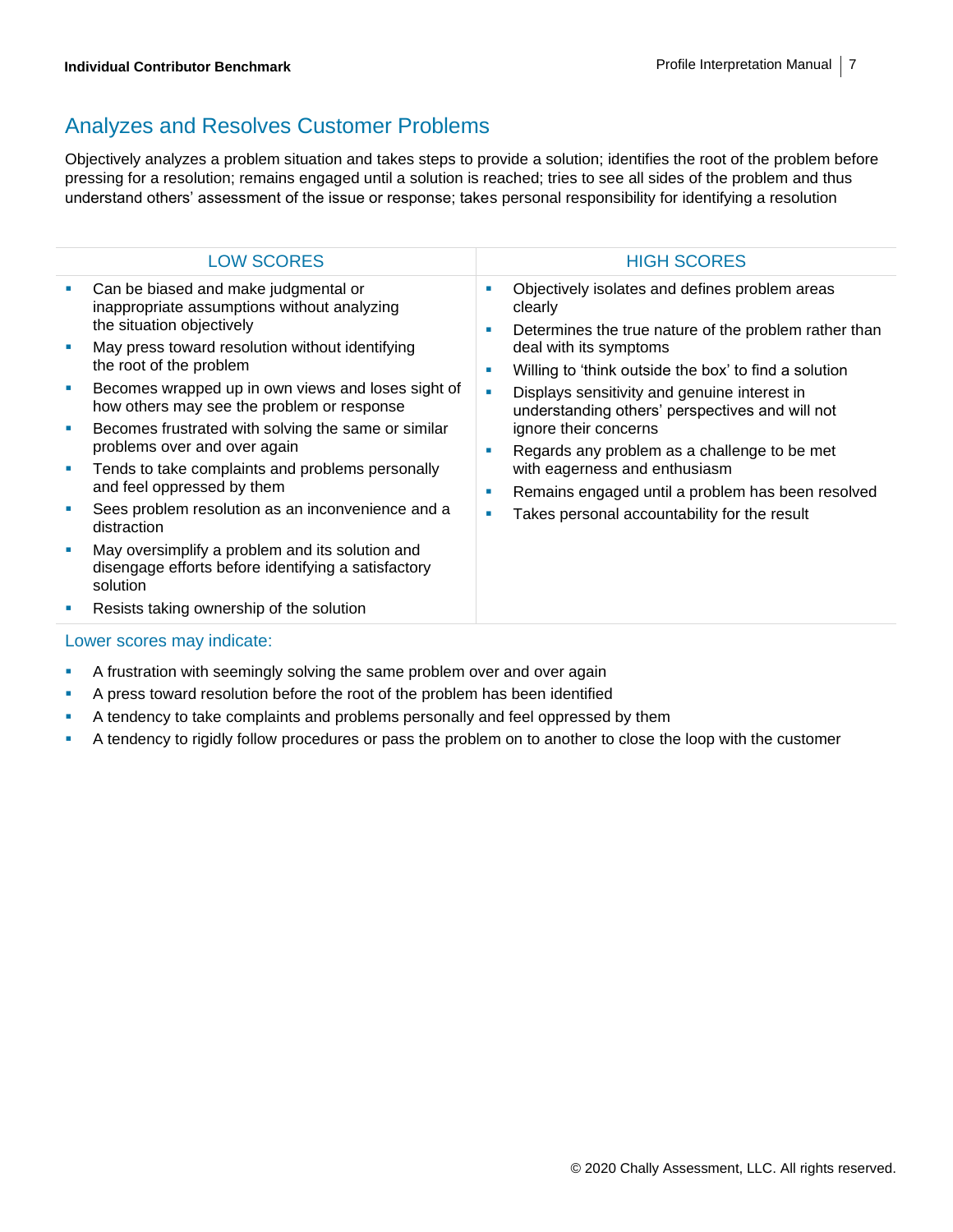### Motivated by Attention to Detail

Committed to exactness and precision in task completion; identifies, pays attention to, and works to understand details; thorough and consistent in following up at the detail level; seeks to become expert in the disciplines related to the adopted career path to ensure quality and precision in one's work; takes pride in one's knowledge base and level of expertise

| <b>LOW SCORES</b>                                                                                                                                                                                                                             | <b>HIGH SCORES</b>                                                                                                                                                                 |
|-----------------------------------------------------------------------------------------------------------------------------------------------------------------------------------------------------------------------------------------------|------------------------------------------------------------------------------------------------------------------------------------------------------------------------------------|
| Attentive to relevant details for which they're held<br>×<br>accountable but prefer to keep an overview and deal<br>with planning and execution at a more conceptual<br>level                                                                 | Focuses on quality and precision in their work<br><b>SIL</b><br>because it is important to be accurate for its own<br>sake<br>Takes pride in the depth of expertise they have<br>ш |
| More likely to develop themselves as generalists than<br>$\mathcal{L}_{\mathcal{A}}$<br>specialists and tend to adopt a broadbrush approach<br>to their tasks in terms of qualitative standards                                               | acquired for their job<br>Remains consistent in their detail orientation and will<br>٠<br>not permit sloppy or careless effort regardless of how                                   |
| Reliable and accurate in the tasks they complete<br><b>College</b><br>when directed to do so<br>Selective in their attention to detail, disregarding or<br>M.<br>delegating what they do not consider crucial to<br>accomplishing their goals | a task is ranked in importance<br>Will not sacrifice quality for the sake of being more<br>ш<br>efficient, productive, or creative                                                 |

- **•** A preference to focus on the big picture and deal with others at the conceptual level when planning and executing tactics
- **EXECT** A tendency to monitor and correct only on those details that the individual deems to be key to the success of the project at hand
- A need to clarify the critical success factors for a joint effort so the individual will focus on the really important issues